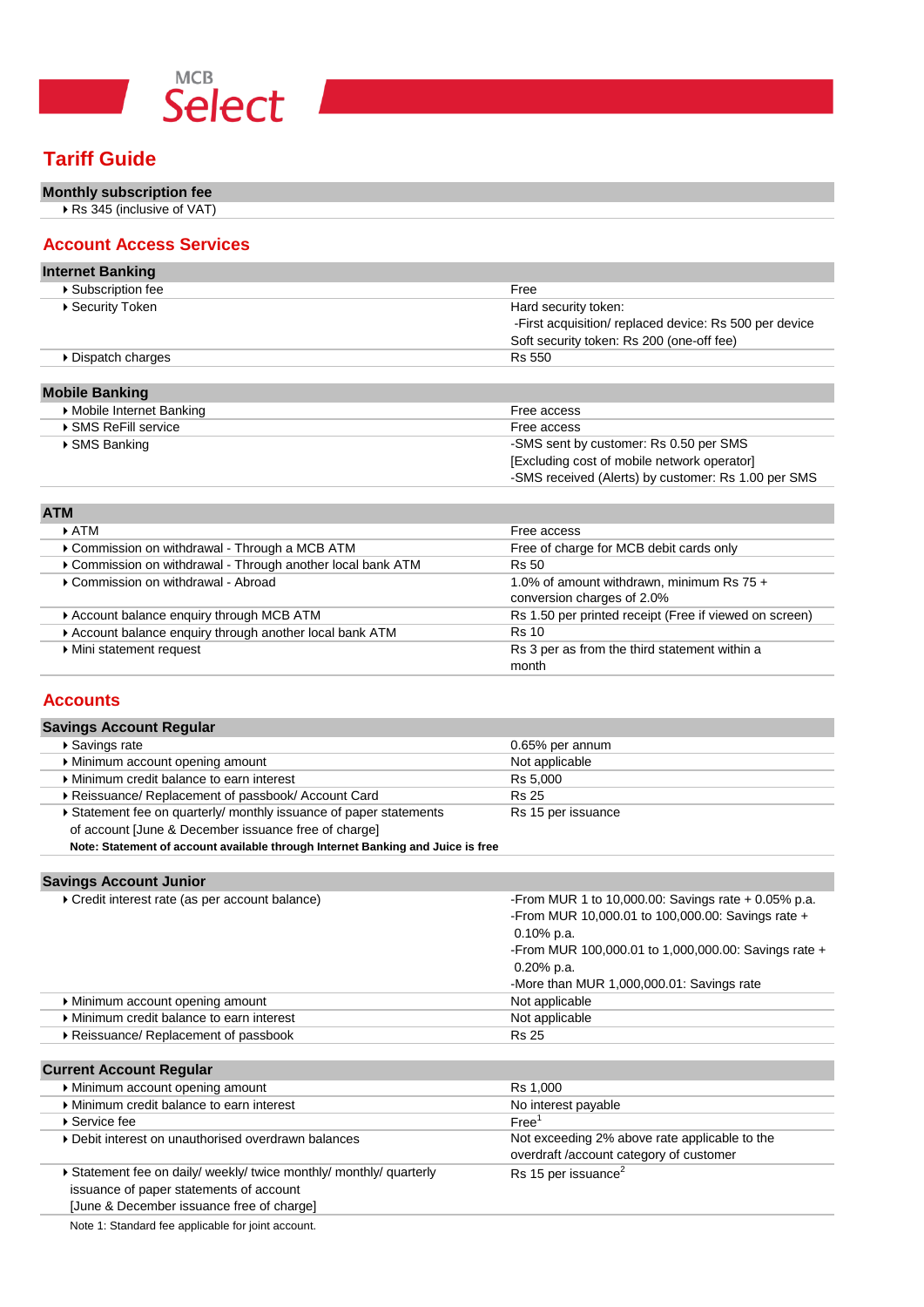

Note 2: Statement of account available through Internet Banking and Juice is free.

| <b>31 Day Notice Account</b>            |                                                  |
|-----------------------------------------|--------------------------------------------------|
| Minimum account opening amount          | 100,000 USD/ 100,000 EUR                         |
| Minimum credit balance to earn interest | 100,000 USD/ 100,000 EUR                         |
| Early Withdrawal Fee:                   | -For USD accounts: 1 month USD Libor p.a. on the |
|                                         | withdrawn amount calculated for 31 days.         |
|                                         | -For EUR accounts: 0.40% p.a. on the withdrawn   |
|                                         | amount calculated for 31 days                    |

### **Foreign Currency Account**

| Minimum account opening amount                                                                                          | No minimum required                                   |
|-------------------------------------------------------------------------------------------------------------------------|-------------------------------------------------------|
| ▶ Service fee                                                                                                           | 10 USD + VAT half yearly, i.e. 11.50 USD half yearly  |
| Monthly charges on credit balances in account                                                                           | CHF (Swiss Francs) accounts:                          |
|                                                                                                                         | -Balance of CHF 100,000 up to 10 million: 0.30% p.a.  |
|                                                                                                                         | -Balance greater than CHF 10 million: 0.80% p.a.      |
| ▶ Cash withdrawal fee                                                                                                   | -In USD notes: 1.0%, min. 10/ max. 100 USD or         |
|                                                                                                                         | equivalent                                            |
|                                                                                                                         | -In other currencies: 0.125%, min. 10/ max. 75 USD or |
|                                                                                                                         | equivalent                                            |
| ▶ Cash deposit fee                                                                                                      | Not applicable                                        |
| Transfer commission charged on debit transactions (over and above<br>standard charges applicable to debit transactions) | 0.125%, min. 10/ max. 75 USD or equivalent            |
|                                                                                                                         |                                                       |

Rs 100,000 Interest forfeited

#### **Fixed Deposit Account in local currency**

4Minimum deposit amount

4Deposit withdrawn before maturity within 3 months

▶ Deposit withdrawn before maturity after 3 months:

Penalty of 1% deposit amount per annum calculated on the period between the pre-termination date and the maturity date.

#### **Rates and other fees & charges applicable to Fixed Deposit Account are available at our counters.**

### **Fixed Deposit Account in foreign currency**

| Minimum deposit amount              | 5,000 GBP/ USD/ EUR                                                                                                                                               |
|-------------------------------------|-------------------------------------------------------------------------------------------------------------------------------------------------------------------|
|                                     | 10,000 AUD/ 50,000 ZAR                                                                                                                                            |
| ▶ Deposit withdrawn before maturity | Penalty rate of 1.5% p.a. charged on the amount being<br>redeemed over the period between the date of pre-<br>termination and the date of maturity of the deposit |

**Rates and other fees & charges applicable to Deposit Account are available at our counters.**

### **Accounts Transactions or Services**

#### **Local Funds Transfer | Internal Transfer**

|                                                                               | <b>At Counter</b> | <b>On Internet Banking</b> |
|-------------------------------------------------------------------------------|-------------------|----------------------------|
| ▶ For credit to a MCB account pertaining to the same customer                 | Rs 25             | -ree                       |
| $\rightarrow$ For credit to a MCB account not pertaining to the same customer | $Rs 25^2$         | Free                       |

Note 1: Free of charge for funds transfer between accounts in local currency (MUR) Note 2: A fee of USD 5 is charged in case of a funds transfer between FCY accounts

### **Local Funds Transfer | Domestic Transfer (in local currency only)**

|                                                               | <b>At Counter</b> | <b>On Internet Banking</b> |
|---------------------------------------------------------------|-------------------|----------------------------|
| ▶ For credit to another local bank account - Standard Payment | Rs 50             | -ree                       |
| ▶ For credit to another local bank account - Express Payment  | <b>Rs 125</b>     | Rs 75                      |

Note: -Other fees and charges apply in case of debit of a Foreign Currency Account. More information are available at our counters. -Funds transfer in foreign currencies to another local bank will be treated and charged similarly as an outward SWIFT funds transfer request.

#### **Third Party Wallet/Account**

▶ Registration of MCB Account to a Third Party Wallet/Account Free of charge

▶ Loading of Third Party Wallet/Account through pre-registered MCB Account 0.2%, max Rs 5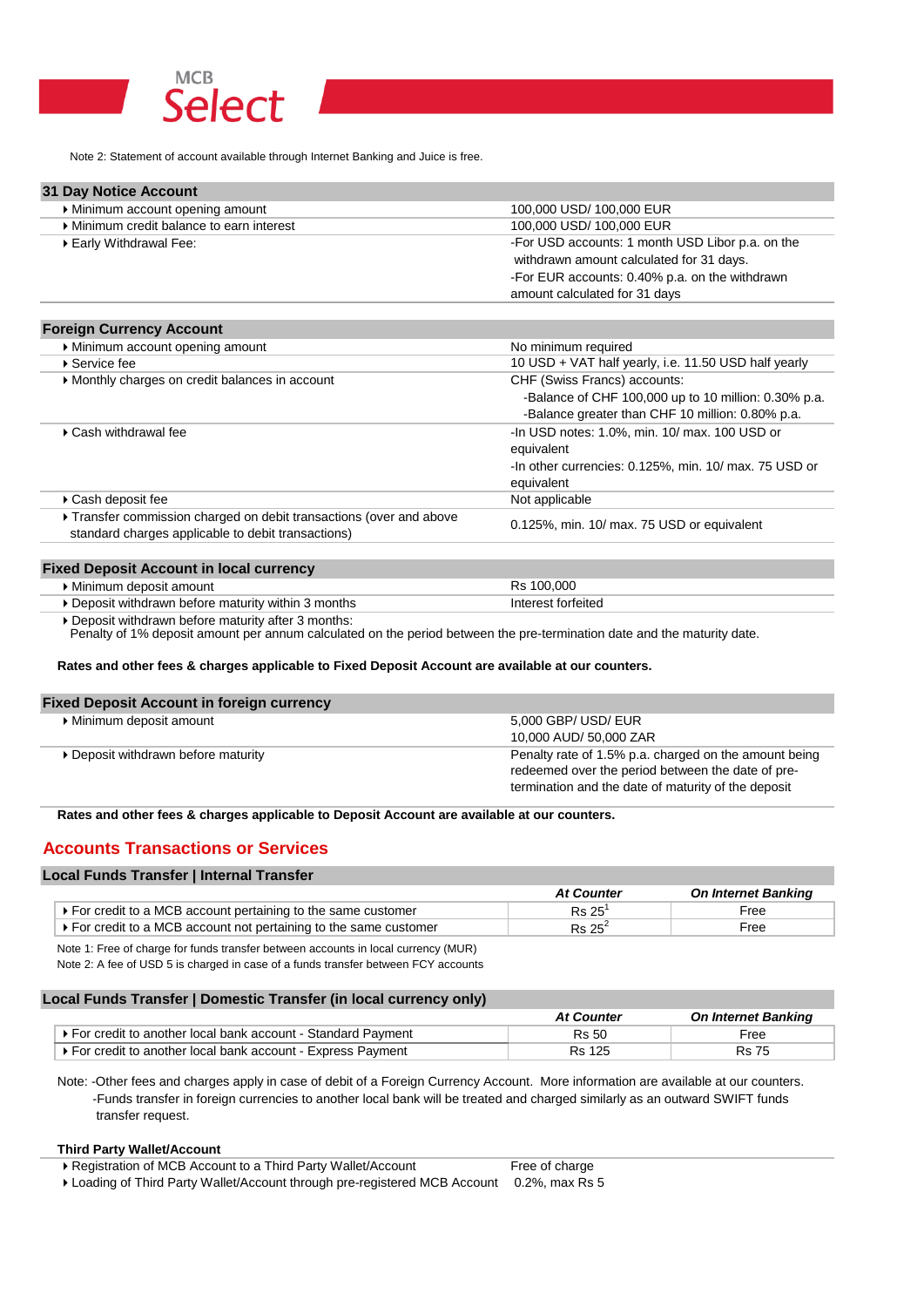

### **International Funds Transfer | Inward Transfer**

| Rs 100 (Free of charge in case of credit of a                                                                                                                                                                                                  |  |
|------------------------------------------------------------------------------------------------------------------------------------------------------------------------------------------------------------------------------------------------|--|
| Foreign Currency Account)                                                                                                                                                                                                                      |  |
|                                                                                                                                                                                                                                                |  |
|                                                                                                                                                                                                                                                |  |
| Request made over the counter: MUR 400                                                                                                                                                                                                         |  |
| Request made through Internet Banking: MUR 250                                                                                                                                                                                                 |  |
| Note: Excluding Overseas Bank Charges/ Transfer Commission                                                                                                                                                                                     |  |
| Rs 300 + any other charges as claimed by overseas                                                                                                                                                                                              |  |
| banks<br>$\mathbf{M}$ , and the state of the state $\mathbf{M}$ , and the state of the state of the state of the state of the state of the state of the state of the state of the state of the state of the state of the state of the state of |  |
|                                                                                                                                                                                                                                                |  |

Note: Other fees and charges apply in case of debit of a Foreign Currency Account. More information are available at our counters.

### **Standing Order**

| ▶ Credited to a MCB account              | Free'                          |  |  |
|------------------------------------------|--------------------------------|--|--|
| ▶ Credited to another local bank account | Rs 30                          |  |  |
| ▶ Overseas Standing Instruction          | Rs 100 + Overseas Bank Charges |  |  |
| ▶ Failed Standing Order                  | Rs 150                         |  |  |

Note: An additional postage charge may be claimed in case a payment is made under a standing order direct by the bank to a beneficiary resident outside Mauritius.

Note 1: Standard fee applicable for joint account.

### **Direct Debit**

| In favour of CEB, CWA and Mauritius Telecom (per direct debit) | Free'  |  |
|----------------------------------------------------------------|--------|--|
| In favour of other companies (per direct debit)                | Free   |  |
| ⋅ Failed Direct Debit l                                        | Rs 150 |  |

Note 1: Standard fee applicable for joint account.

### **Debit Card**

| <b>MasterCard Debit Card</b>                              |       |  |
|-----------------------------------------------------------|-------|--|
| $\triangleright$ Annual fee                               | Free  |  |
| ▶ Replacement fee for lost/ stolen/ damaged card          |       |  |
| -Standard request                                         | Free  |  |
| -Express request (delivery on same day)                   | Free  |  |
| ▶ Conversion fee (in case of cross currency transactions) | 2.00% |  |
| Note: Refer to section 'ATM' for other related charges.   |       |  |

#### **MasterCard Platinum Debit Card**

| $\blacktriangleright$ Annual fee                          | Free  |  |
|-----------------------------------------------------------|-------|--|
| ▶ Replacement fee for lost/ stolen/ damaged card          |       |  |
| -Standard request                                         | Free  |  |
| -Express request (delivery on same day)                   | Free  |  |
| ▶ Conversion fee (in case of cross currency transactions) | 2.00% |  |
| Note: Refer to section 'ATM' for other related charges.   |       |  |

**Prepaid Card**

### **MCB UPI Prepaid Card/ MCB VISA Prepaid Card**

| Card Issuance fee        |                                                |
|--------------------------|------------------------------------------------|
| -UPI Prepaid Card        | USD 5 + VAT, i.e. USD 5.75                     |
|                          | CNY 30 + VAT, i.e. CNY 34.50                   |
| -VISA Prepaid Card       | USD 5 + VAT, i.e. USD 5.75                     |
|                          | GBP 3 + VAT, i.e. GBP 3.45                     |
|                          | EUR 4 + VAT, i.e. EUR 4.60                     |
|                          | ZAR 55 + VAT, i.e. ZAR 63.25                   |
|                          | MUR 150 + VAT, i.e. MUR 172.50                 |
| ▶ Loading/ Reloading fee | 0.5% of loaded/ reloaded amount with.          |
|                          | -minimum of USD 2/ GBP 1.20/ EUR 1.50/ ZAR 20/ |
|                          | MUR 60/ CNY 10                                 |
|                          | -maximum of USD 65/ GBP 40/ EUR 50/ ZAR 700/   |
|                          | MUR 1.950/ CNY 400                             |
|                          |                                                |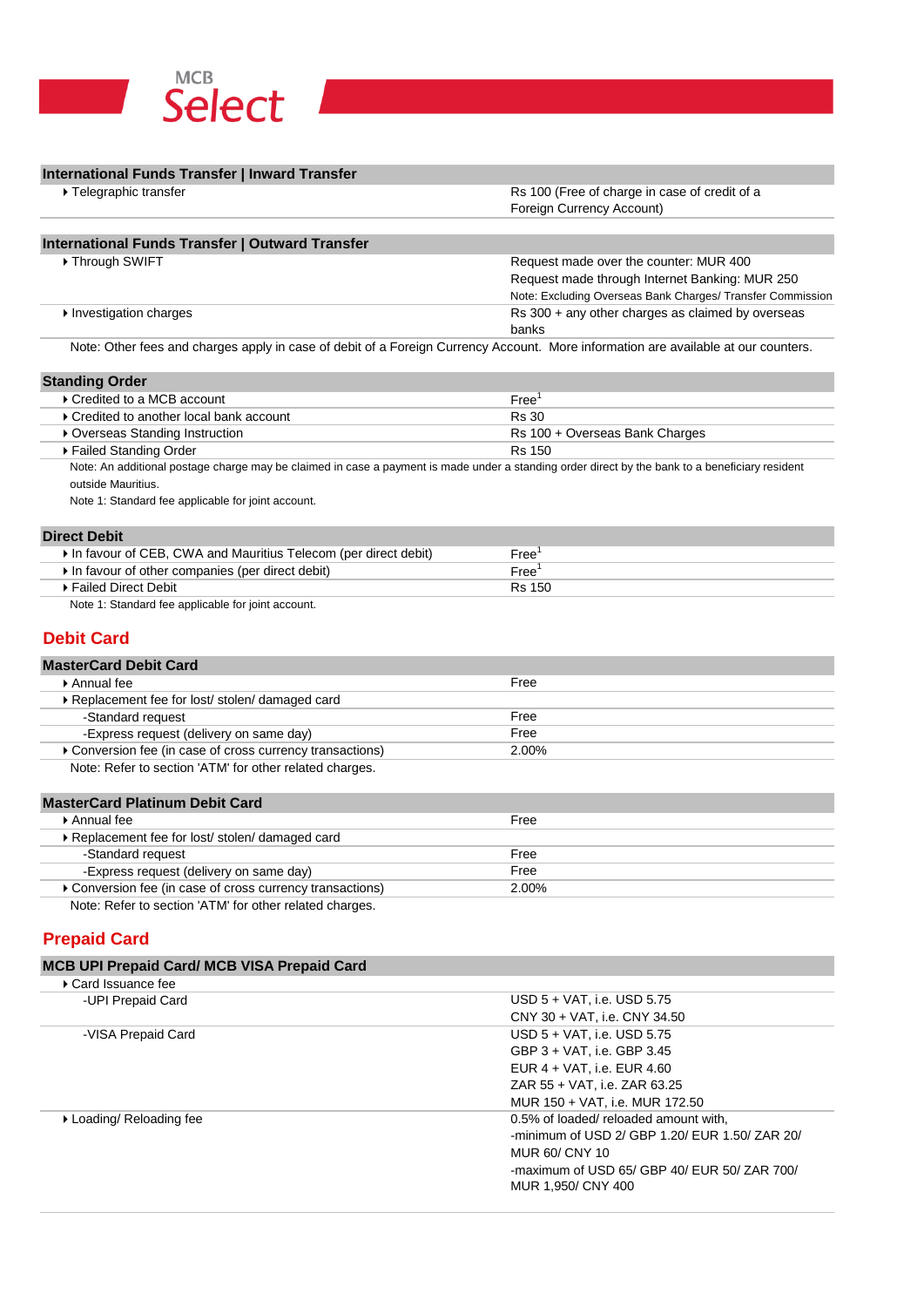

#### ▶ Loading limits

|                           | Loading Limit (in MUR) set per Prepaid card type |         |                      |                     | Cumulative maximum amount at any one time at customer<br>level (in MUR)* |                |                      |            |
|---------------------------|--------------------------------------------------|---------|----------------------|---------------------|--------------------------------------------------------------------------|----------------|----------------------|------------|
|                           | Daily limit                                      | Monthly | Maximum amount on    | <b>Annual limit</b> | <b>Daily limit</b>                                                       | <b>Monthly</b> | Maximum amount on    | Annual     |
|                           |                                                  | limit   | card at any one time |                     |                                                                          | limit          | card at any one time | Limit      |
| <b>Visa Prepaid</b>       | 350,000                                          | 350,000 | 350,000              | 1,800,000           |                                                                          |                |                      |            |
| <b>Visa Prepaid Rupys</b> | 100,000                                          | 100,000 | 100,000              | 100,000             |                                                                          |                |                      |            |
| <b>UPI Prepaid</b>        | 350,000                                          | 350,000 | 350,000              | 1,800,000           | 850,000                                                                  | 850,000        | 850,000              | 10,200,000 |

\*Applicable if customer opts for a bundle of products

| ▶ ATM Cash Withdrawal fee             |                                         |
|---------------------------------------|-----------------------------------------|
| -Through MCB ATM                      | Free                                    |
| -Through other ATM (local & overseas) | 1.0% of amount withdrawn, minimum Rs 75 |
| ▶ Conversion fee                      | -UPI Prepaid card: 2%                   |
|                                       | -Visa Prepaid card: 3%                  |

# **Credit Card**

| <b>Primary Card</b><br>Premium Bundle (American Express Green & VISA Platinum)<br>Free<br>American Express Green<br>Rs 1,500 + VAT, i.e. Rs 1,725<br>American Express Gold<br>Rs 3,000 + VAT, i.e. Rs 3,450<br>▶ VISA Platinum<br>Rs 1500 + VAT, i.e Rs 1,725<br>▶ VISA Signature<br>Rs 2,500 + VAT, i.e. Rs 2,875<br>MasterCard/ VISA Classic<br>Rs 200 + VAT, i.e. Rs 230<br>MasterCard/ VISA Gold<br>Rs 950 + VAT, i.e. Rs 1,092.50<br>▶ MasterCard Primo<br>Rs 150 + VAT, i.e. Rs 172.50<br><b>Secondary Card</b><br>▶ Premium Bundle (American Express Green & VISA Platinum)<br>Rs 1,600 + VAT, i.e. Rs 1,840<br>American Express Green<br>Rs 1,000 + VAT, i.e. Rs 1,150<br>American Express Gold<br>Rs 2,000 + VAT, i.e. Rs 2,300<br>▶ VISA Platinum<br>Rs 1000 + VAT, i.e Rs 1,150<br>▶ VISA Signature<br>Rs 2,000 + VAT, i.e. Rs 2,300<br>MasterCard/ VISA Classic<br>Rs 150 + VAT, i.e. Rs 172.50<br>MasterCard/VISA Gold<br>Rs 600 + VAT, i.e. Rs 690<br>▶ MasterCard Primo<br>Rs 150 + VAT, i.e. Rs 172.50<br><b>Cash Advance Fee</b><br>American Express Green/ Gold & VISA Platinum/ Signature<br>2% of amount withdrawn, minimum Rs 100<br>MasterCard Classic/ Gold/ Primo<br>2% of amount withdrawn, minimum Rs 50<br>▶ VISA Classic/ Gold<br>2% of amount withdrawn, minimum Rs 50<br><b>Card Replacement Fee</b><br>Free<br>American Express Green/ Gold & VISA Platinum/ Signature<br>MasterCard/ VISA Gold<br>Free<br>Rs 200 + VAT, i.e. Rs 230<br>MasterCard/VISA Classic<br>Rs 200 + VAT, i.e. Rs 230<br>MasterCard Primo<br>Rs 200 + VAT, i.e. Rs 230<br>▶ Fleetman<br>Note: Emergency card fee, in case replaced card needs to be delivered urgently abroad, is Rs 2,000 + VAT, i.e. Rs 2,300<br><b>Overlimit Fee</b><br><b>Rs 200</b><br>American Express Green/ Gold & VISA Platinum/ Signature<br>MasterCard Classic/ Gold/ Primo<br><b>Rs 150</b><br><b>Rs 150</b><br>▶ VISA Classic/ Gold<br>Note: Overlimit fee applies when the authorised credit limit has been exceeded<br><b>Late Payment Fee</b><br><b>Rs 200</b><br>American Express Green/ Gold & VISA Platinum/ Signature | <b>Annual Fee</b>                                                                             |  |  |  |
|-----------------------------------------------------------------------------------------------------------------------------------------------------------------------------------------------------------------------------------------------------------------------------------------------------------------------------------------------------------------------------------------------------------------------------------------------------------------------------------------------------------------------------------------------------------------------------------------------------------------------------------------------------------------------------------------------------------------------------------------------------------------------------------------------------------------------------------------------------------------------------------------------------------------------------------------------------------------------------------------------------------------------------------------------------------------------------------------------------------------------------------------------------------------------------------------------------------------------------------------------------------------------------------------------------------------------------------------------------------------------------------------------------------------------------------------------------------------------------------------------------------------------------------------------------------------------------------------------------------------------------------------------------------------------------------------------------------------------------------------------------------------------------------------------------------------------------------------------------------------------------------------------------------------------------------------------------------------------------------------------------------------------------------------------------------------------------------------------------------------|-----------------------------------------------------------------------------------------------|--|--|--|
|                                                                                                                                                                                                                                                                                                                                                                                                                                                                                                                                                                                                                                                                                                                                                                                                                                                                                                                                                                                                                                                                                                                                                                                                                                                                                                                                                                                                                                                                                                                                                                                                                                                                                                                                                                                                                                                                                                                                                                                                                                                                                                                 |                                                                                               |  |  |  |
|                                                                                                                                                                                                                                                                                                                                                                                                                                                                                                                                                                                                                                                                                                                                                                                                                                                                                                                                                                                                                                                                                                                                                                                                                                                                                                                                                                                                                                                                                                                                                                                                                                                                                                                                                                                                                                                                                                                                                                                                                                                                                                                 |                                                                                               |  |  |  |
|                                                                                                                                                                                                                                                                                                                                                                                                                                                                                                                                                                                                                                                                                                                                                                                                                                                                                                                                                                                                                                                                                                                                                                                                                                                                                                                                                                                                                                                                                                                                                                                                                                                                                                                                                                                                                                                                                                                                                                                                                                                                                                                 |                                                                                               |  |  |  |
|                                                                                                                                                                                                                                                                                                                                                                                                                                                                                                                                                                                                                                                                                                                                                                                                                                                                                                                                                                                                                                                                                                                                                                                                                                                                                                                                                                                                                                                                                                                                                                                                                                                                                                                                                                                                                                                                                                                                                                                                                                                                                                                 |                                                                                               |  |  |  |
|                                                                                                                                                                                                                                                                                                                                                                                                                                                                                                                                                                                                                                                                                                                                                                                                                                                                                                                                                                                                                                                                                                                                                                                                                                                                                                                                                                                                                                                                                                                                                                                                                                                                                                                                                                                                                                                                                                                                                                                                                                                                                                                 |                                                                                               |  |  |  |
|                                                                                                                                                                                                                                                                                                                                                                                                                                                                                                                                                                                                                                                                                                                                                                                                                                                                                                                                                                                                                                                                                                                                                                                                                                                                                                                                                                                                                                                                                                                                                                                                                                                                                                                                                                                                                                                                                                                                                                                                                                                                                                                 |                                                                                               |  |  |  |
|                                                                                                                                                                                                                                                                                                                                                                                                                                                                                                                                                                                                                                                                                                                                                                                                                                                                                                                                                                                                                                                                                                                                                                                                                                                                                                                                                                                                                                                                                                                                                                                                                                                                                                                                                                                                                                                                                                                                                                                                                                                                                                                 |                                                                                               |  |  |  |
|                                                                                                                                                                                                                                                                                                                                                                                                                                                                                                                                                                                                                                                                                                                                                                                                                                                                                                                                                                                                                                                                                                                                                                                                                                                                                                                                                                                                                                                                                                                                                                                                                                                                                                                                                                                                                                                                                                                                                                                                                                                                                                                 |                                                                                               |  |  |  |
|                                                                                                                                                                                                                                                                                                                                                                                                                                                                                                                                                                                                                                                                                                                                                                                                                                                                                                                                                                                                                                                                                                                                                                                                                                                                                                                                                                                                                                                                                                                                                                                                                                                                                                                                                                                                                                                                                                                                                                                                                                                                                                                 |                                                                                               |  |  |  |
|                                                                                                                                                                                                                                                                                                                                                                                                                                                                                                                                                                                                                                                                                                                                                                                                                                                                                                                                                                                                                                                                                                                                                                                                                                                                                                                                                                                                                                                                                                                                                                                                                                                                                                                                                                                                                                                                                                                                                                                                                                                                                                                 |                                                                                               |  |  |  |
|                                                                                                                                                                                                                                                                                                                                                                                                                                                                                                                                                                                                                                                                                                                                                                                                                                                                                                                                                                                                                                                                                                                                                                                                                                                                                                                                                                                                                                                                                                                                                                                                                                                                                                                                                                                                                                                                                                                                                                                                                                                                                                                 |                                                                                               |  |  |  |
|                                                                                                                                                                                                                                                                                                                                                                                                                                                                                                                                                                                                                                                                                                                                                                                                                                                                                                                                                                                                                                                                                                                                                                                                                                                                                                                                                                                                                                                                                                                                                                                                                                                                                                                                                                                                                                                                                                                                                                                                                                                                                                                 |                                                                                               |  |  |  |
|                                                                                                                                                                                                                                                                                                                                                                                                                                                                                                                                                                                                                                                                                                                                                                                                                                                                                                                                                                                                                                                                                                                                                                                                                                                                                                                                                                                                                                                                                                                                                                                                                                                                                                                                                                                                                                                                                                                                                                                                                                                                                                                 |                                                                                               |  |  |  |
|                                                                                                                                                                                                                                                                                                                                                                                                                                                                                                                                                                                                                                                                                                                                                                                                                                                                                                                                                                                                                                                                                                                                                                                                                                                                                                                                                                                                                                                                                                                                                                                                                                                                                                                                                                                                                                                                                                                                                                                                                                                                                                                 |                                                                                               |  |  |  |
|                                                                                                                                                                                                                                                                                                                                                                                                                                                                                                                                                                                                                                                                                                                                                                                                                                                                                                                                                                                                                                                                                                                                                                                                                                                                                                                                                                                                                                                                                                                                                                                                                                                                                                                                                                                                                                                                                                                                                                                                                                                                                                                 |                                                                                               |  |  |  |
|                                                                                                                                                                                                                                                                                                                                                                                                                                                                                                                                                                                                                                                                                                                                                                                                                                                                                                                                                                                                                                                                                                                                                                                                                                                                                                                                                                                                                                                                                                                                                                                                                                                                                                                                                                                                                                                                                                                                                                                                                                                                                                                 |                                                                                               |  |  |  |
|                                                                                                                                                                                                                                                                                                                                                                                                                                                                                                                                                                                                                                                                                                                                                                                                                                                                                                                                                                                                                                                                                                                                                                                                                                                                                                                                                                                                                                                                                                                                                                                                                                                                                                                                                                                                                                                                                                                                                                                                                                                                                                                 |                                                                                               |  |  |  |
|                                                                                                                                                                                                                                                                                                                                                                                                                                                                                                                                                                                                                                                                                                                                                                                                                                                                                                                                                                                                                                                                                                                                                                                                                                                                                                                                                                                                                                                                                                                                                                                                                                                                                                                                                                                                                                                                                                                                                                                                                                                                                                                 |                                                                                               |  |  |  |
|                                                                                                                                                                                                                                                                                                                                                                                                                                                                                                                                                                                                                                                                                                                                                                                                                                                                                                                                                                                                                                                                                                                                                                                                                                                                                                                                                                                                                                                                                                                                                                                                                                                                                                                                                                                                                                                                                                                                                                                                                                                                                                                 |                                                                                               |  |  |  |
|                                                                                                                                                                                                                                                                                                                                                                                                                                                                                                                                                                                                                                                                                                                                                                                                                                                                                                                                                                                                                                                                                                                                                                                                                                                                                                                                                                                                                                                                                                                                                                                                                                                                                                                                                                                                                                                                                                                                                                                                                                                                                                                 |                                                                                               |  |  |  |
|                                                                                                                                                                                                                                                                                                                                                                                                                                                                                                                                                                                                                                                                                                                                                                                                                                                                                                                                                                                                                                                                                                                                                                                                                                                                                                                                                                                                                                                                                                                                                                                                                                                                                                                                                                                                                                                                                                                                                                                                                                                                                                                 |                                                                                               |  |  |  |
|                                                                                                                                                                                                                                                                                                                                                                                                                                                                                                                                                                                                                                                                                                                                                                                                                                                                                                                                                                                                                                                                                                                                                                                                                                                                                                                                                                                                                                                                                                                                                                                                                                                                                                                                                                                                                                                                                                                                                                                                                                                                                                                 |                                                                                               |  |  |  |
|                                                                                                                                                                                                                                                                                                                                                                                                                                                                                                                                                                                                                                                                                                                                                                                                                                                                                                                                                                                                                                                                                                                                                                                                                                                                                                                                                                                                                                                                                                                                                                                                                                                                                                                                                                                                                                                                                                                                                                                                                                                                                                                 |                                                                                               |  |  |  |
|                                                                                                                                                                                                                                                                                                                                                                                                                                                                                                                                                                                                                                                                                                                                                                                                                                                                                                                                                                                                                                                                                                                                                                                                                                                                                                                                                                                                                                                                                                                                                                                                                                                                                                                                                                                                                                                                                                                                                                                                                                                                                                                 |                                                                                               |  |  |  |
|                                                                                                                                                                                                                                                                                                                                                                                                                                                                                                                                                                                                                                                                                                                                                                                                                                                                                                                                                                                                                                                                                                                                                                                                                                                                                                                                                                                                                                                                                                                                                                                                                                                                                                                                                                                                                                                                                                                                                                                                                                                                                                                 |                                                                                               |  |  |  |
|                                                                                                                                                                                                                                                                                                                                                                                                                                                                                                                                                                                                                                                                                                                                                                                                                                                                                                                                                                                                                                                                                                                                                                                                                                                                                                                                                                                                                                                                                                                                                                                                                                                                                                                                                                                                                                                                                                                                                                                                                                                                                                                 |                                                                                               |  |  |  |
|                                                                                                                                                                                                                                                                                                                                                                                                                                                                                                                                                                                                                                                                                                                                                                                                                                                                                                                                                                                                                                                                                                                                                                                                                                                                                                                                                                                                                                                                                                                                                                                                                                                                                                                                                                                                                                                                                                                                                                                                                                                                                                                 |                                                                                               |  |  |  |
|                                                                                                                                                                                                                                                                                                                                                                                                                                                                                                                                                                                                                                                                                                                                                                                                                                                                                                                                                                                                                                                                                                                                                                                                                                                                                                                                                                                                                                                                                                                                                                                                                                                                                                                                                                                                                                                                                                                                                                                                                                                                                                                 |                                                                                               |  |  |  |
|                                                                                                                                                                                                                                                                                                                                                                                                                                                                                                                                                                                                                                                                                                                                                                                                                                                                                                                                                                                                                                                                                                                                                                                                                                                                                                                                                                                                                                                                                                                                                                                                                                                                                                                                                                                                                                                                                                                                                                                                                                                                                                                 |                                                                                               |  |  |  |
|                                                                                                                                                                                                                                                                                                                                                                                                                                                                                                                                                                                                                                                                                                                                                                                                                                                                                                                                                                                                                                                                                                                                                                                                                                                                                                                                                                                                                                                                                                                                                                                                                                                                                                                                                                                                                                                                                                                                                                                                                                                                                                                 |                                                                                               |  |  |  |
|                                                                                                                                                                                                                                                                                                                                                                                                                                                                                                                                                                                                                                                                                                                                                                                                                                                                                                                                                                                                                                                                                                                                                                                                                                                                                                                                                                                                                                                                                                                                                                                                                                                                                                                                                                                                                                                                                                                                                                                                                                                                                                                 |                                                                                               |  |  |  |
|                                                                                                                                                                                                                                                                                                                                                                                                                                                                                                                                                                                                                                                                                                                                                                                                                                                                                                                                                                                                                                                                                                                                                                                                                                                                                                                                                                                                                                                                                                                                                                                                                                                                                                                                                                                                                                                                                                                                                                                                                                                                                                                 |                                                                                               |  |  |  |
|                                                                                                                                                                                                                                                                                                                                                                                                                                                                                                                                                                                                                                                                                                                                                                                                                                                                                                                                                                                                                                                                                                                                                                                                                                                                                                                                                                                                                                                                                                                                                                                                                                                                                                                                                                                                                                                                                                                                                                                                                                                                                                                 |                                                                                               |  |  |  |
|                                                                                                                                                                                                                                                                                                                                                                                                                                                                                                                                                                                                                                                                                                                                                                                                                                                                                                                                                                                                                                                                                                                                                                                                                                                                                                                                                                                                                                                                                                                                                                                                                                                                                                                                                                                                                                                                                                                                                                                                                                                                                                                 |                                                                                               |  |  |  |
|                                                                                                                                                                                                                                                                                                                                                                                                                                                                                                                                                                                                                                                                                                                                                                                                                                                                                                                                                                                                                                                                                                                                                                                                                                                                                                                                                                                                                                                                                                                                                                                                                                                                                                                                                                                                                                                                                                                                                                                                                                                                                                                 |                                                                                               |  |  |  |
|                                                                                                                                                                                                                                                                                                                                                                                                                                                                                                                                                                                                                                                                                                                                                                                                                                                                                                                                                                                                                                                                                                                                                                                                                                                                                                                                                                                                                                                                                                                                                                                                                                                                                                                                                                                                                                                                                                                                                                                                                                                                                                                 |                                                                                               |  |  |  |
|                                                                                                                                                                                                                                                                                                                                                                                                                                                                                                                                                                                                                                                                                                                                                                                                                                                                                                                                                                                                                                                                                                                                                                                                                                                                                                                                                                                                                                                                                                                                                                                                                                                                                                                                                                                                                                                                                                                                                                                                                                                                                                                 |                                                                                               |  |  |  |
|                                                                                                                                                                                                                                                                                                                                                                                                                                                                                                                                                                                                                                                                                                                                                                                                                                                                                                                                                                                                                                                                                                                                                                                                                                                                                                                                                                                                                                                                                                                                                                                                                                                                                                                                                                                                                                                                                                                                                                                                                                                                                                                 |                                                                                               |  |  |  |
|                                                                                                                                                                                                                                                                                                                                                                                                                                                                                                                                                                                                                                                                                                                                                                                                                                                                                                                                                                                                                                                                                                                                                                                                                                                                                                                                                                                                                                                                                                                                                                                                                                                                                                                                                                                                                                                                                                                                                                                                                                                                                                                 |                                                                                               |  |  |  |
| MasterCard Classic/ Gold/ Primo<br><b>Rs 150</b>                                                                                                                                                                                                                                                                                                                                                                                                                                                                                                                                                                                                                                                                                                                                                                                                                                                                                                                                                                                                                                                                                                                                                                                                                                                                                                                                                                                                                                                                                                                                                                                                                                                                                                                                                                                                                                                                                                                                                                                                                                                                |                                                                                               |  |  |  |
| ▶ VISA Classic/ Gold<br><b>Rs 150</b>                                                                                                                                                                                                                                                                                                                                                                                                                                                                                                                                                                                                                                                                                                                                                                                                                                                                                                                                                                                                                                                                                                                                                                                                                                                                                                                                                                                                                                                                                                                                                                                                                                                                                                                                                                                                                                                                                                                                                                                                                                                                           |                                                                                               |  |  |  |
|                                                                                                                                                                                                                                                                                                                                                                                                                                                                                                                                                                                                                                                                                                                                                                                                                                                                                                                                                                                                                                                                                                                                                                                                                                                                                                                                                                                                                                                                                                                                                                                                                                                                                                                                                                                                                                                                                                                                                                                                                                                                                                                 | Note: Late payment fee applies when the mandatory minimum payment is not made by the due date |  |  |  |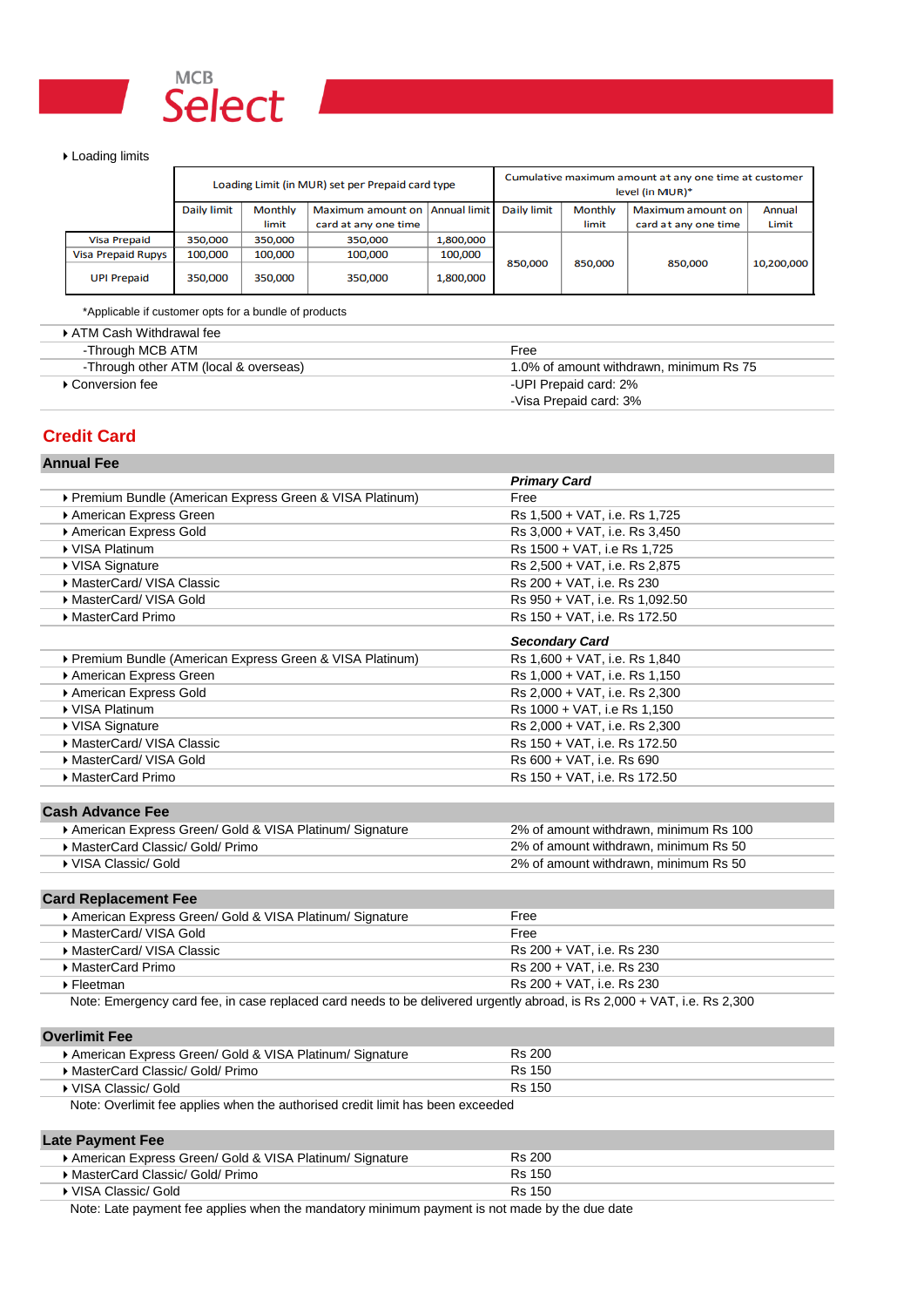

#### **Conversion Charges**

|                         | <b>Conversion Fee</b> |
|-------------------------|-----------------------|
| <b>VISA</b> credit card | 2.00%                 |
| MasterCard credit card  | 2.00%                 |
| <b>AMEX</b> credit card | 2.00%                 |

Note: Conversion charges apply where transaction currency is not equal to the billing currency.

### **Administrative Fee**

| Fleetman              | Rs 40 monthly |
|-----------------------|---------------|
|                       |               |
| <b>Interest Rates</b> |               |

| MCB Prime Lending Rate (PLR)                            | 4.50% per annum           |
|---------------------------------------------------------|---------------------------|
| American Express Green/ Gold & VISA Platinum/ Signature | $PLR + 9.50\%$ per annum  |
| ▶ MasterCard Classic/ Gold/ Primo                       | $PLR + 13.50\%$ per annum |
| ▶ VISA Classic/ Gold                                    | $PLR + 13.50\%$ per annum |
| ▶ Fleetman                                              | 16.75% per annum          |

**Other fees & charges applicable to credit cards are available at our counters.**

### **Reports & Guarantees**

| <b>Confidential Reports</b>                          |                                          |
|------------------------------------------------------|------------------------------------------|
| ▶ Auditors Report                                    | For recurrent service: Rs 400            |
|                                                      | For ad hoc/ outside date request: Rs 800 |
| ▶ Testimonial for educational/ medical purpose       | Free                                     |
| Testimonial for travel purpose - for local residents | Free                                     |
| Testimonial for travel purpose - for foreigners      | Free                                     |
| ▶ Letter of reference                                | Free                                     |
| ▶ Clearance certificate                              | Free                                     |
| ▶ Certificate of balance                             | Free                                     |
| ▶ Loan balance certificate                           | Free                                     |

### **Guarantees**

| -For first Rs 5 million: 1.5% p.a.                |
|---------------------------------------------------|
| -For any amount above Rs 5 million: 1.0% p.a.,    |
| minimum Rs 1.500                                  |
| -For first 180 days: 1.0% flat, minimum Rs 750    |
| -For each additional period of 90 days or part:   |
| 0.25% flat, minimum Rs 750                        |
| -For the first two months: Rs 800                 |
| -For each additional period of one month or part: |
| <b>Rs 300</b>                                     |
| 1.0% p.a., minimum Rs 1,500                       |
|                                                   |
| 2.0% p.a., minimum Rs 1,000                       |
| 1.0% p.a., minimum Rs 1,500                       |
| 2.0% p.a., minimum Rs 1,500                       |
|                                                   |
| Rs 300 per month                                  |
| 1.0% p.a., minimum Rs 1,500                       |
| <b>Rs 500</b>                                     |
| Rs 1,000                                          |
|                                                   |

**A processing fee shall be charged, where applicable, in addition to the fee charged for a Bank Guarantee transaction** 

### **Financing**

#### **Lending Rates**

4.50% per annum

**Interest rates vary according to loan amount, purpose, level of financing or customer's existing facilities with the bank. More details are available at our counters.**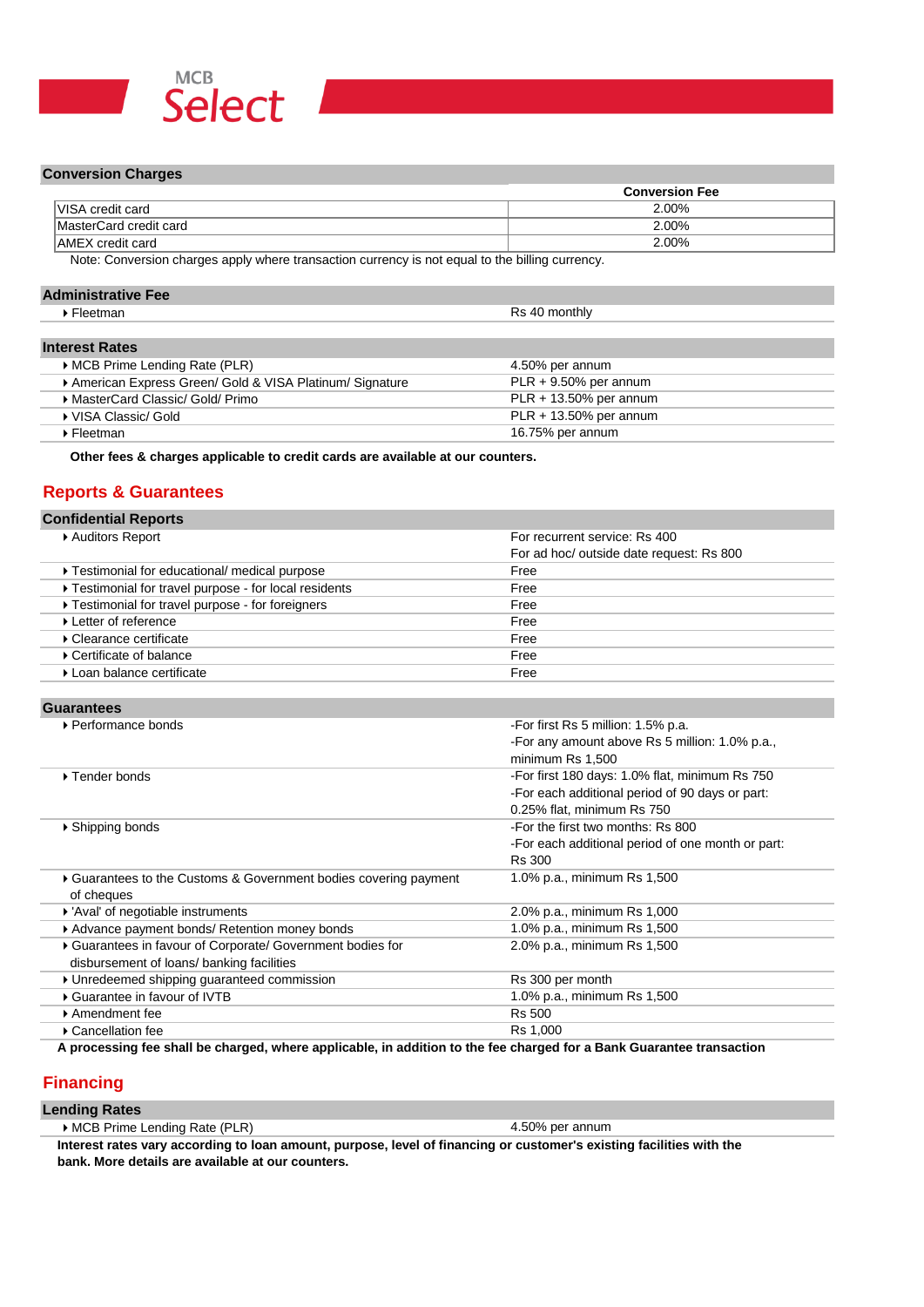

| <b>Processing Fee</b> |  |  |
|-----------------------|--|--|
|-----------------------|--|--|

| ▶ Unsecured loans                                                                                              | 1% of facility amount, minimum Rs 1,000/                                                                                          |
|----------------------------------------------------------------------------------------------------------------|-----------------------------------------------------------------------------------------------------------------------------------|
|                                                                                                                | maximum Rs 25,000                                                                                                                 |
| ▶ Educational loans                                                                                            | 1% of facility amount, minimum Rs 3,000/                                                                                          |
|                                                                                                                | maximum Rs 25,000                                                                                                                 |
| ▶ Housing loans                                                                                                | 1% of facility amount, minimum Rs 3,000/                                                                                          |
|                                                                                                                | maximum Rs 50,000                                                                                                                 |
| Loans fully secured by cash collateral held with MCB                                                           | 1% of facility amount, minimum Rs 1,000/                                                                                          |
|                                                                                                                | maximum Rs 3,000                                                                                                                  |
| Loans fully secured by cash collateral held with other institutions                                            | 1% of facility amount, minimum Rs 1,000/                                                                                          |
|                                                                                                                | maximum Rs 25,000                                                                                                                 |
| • Other secured loans & overdraft                                                                              | 1% of facility amount, minimum Rs 1,000/                                                                                          |
|                                                                                                                | maximum Rs 25,000                                                                                                                 |
| ▶ Renewal of facility                                                                                          | 0.50% of facility amount, minimum Rs 500/                                                                                         |
|                                                                                                                | maximum Rs 3,000                                                                                                                  |
| ▶ Temporary banking facility                                                                                   | 0.25% of facility amount, minimum Rs 500/                                                                                         |
|                                                                                                                | maximum Rs 3,000                                                                                                                  |
|                                                                                                                |                                                                                                                                   |
| <b>Early Repayment Fee</b>                                                                                     |                                                                                                                                   |
| Educational/ housing loans                                                                                     | 1% of loan amount prepaid                                                                                                         |
| ▶ Other loan types                                                                                             | 2% of loan amount prepaid, minimum Rs 3,000                                                                                       |
|                                                                                                                | Note: Early repayment fee is not applicable (1) for loans falling under the Borrowers' Protection Act, (2) in case the prepayment |
| option fee has been paid upfront or (3) loans granted after 01 <sup>st</sup> January 2014                      |                                                                                                                                   |
| <b>Amendment/ Cancellation Fee</b>                                                                             |                                                                                                                                   |
| Amendment/cancellation fee                                                                                     | <b>Rs 300</b>                                                                                                                     |
|                                                                                                                |                                                                                                                                   |
| <b>Recovery of balance</b>                                                                                     |                                                                                                                                   |
| Recovery of balance                                                                                            | All expenses including legal fees, commission &                                                                                   |
|                                                                                                                | costs not exceeding 10% of the sum covered                                                                                        |
|                                                                                                                |                                                                                                                                   |
| <b>Valuation Survey &amp; Report Fee</b>                                                                       |                                                                                                                                   |
| ▶ Valuation survey & report fee                                                                                | 0.5% of loan amount, minimum Rs 1,000/                                                                                            |
|                                                                                                                | maximum Rs 5,000                                                                                                                  |
| Note:                                                                                                          |                                                                                                                                   |
| - Fee is not applicable in case of banking facilities of Rs 50,000 or less and at renewal of a credit facility |                                                                                                                                   |

- Different pricing applies for properties in Rodrigues.

# **Site Inspection Fee**

| $5.00$ $\mu$ $\sigma$ $\mu$ $\sigma$ $\sigma$ $\sigma$ $\sigma$ |               |  |
|-----------------------------------------------------------------|---------------|--|
| nn teel<br>ne ine …                                             | ree or cnarge |  |
|                                                                 |               |  |
|                                                                 |               |  |

| Legal & Administration Fees (excluding Registrar's charges) |                    |
|-------------------------------------------------------------|--------------------|
| ▶ Pari-Passu documents                                      | <b>Rs 500</b>      |
| ▶ 'Cession de Priorité'                                     | <b>Rs 500</b>      |
| ▶ Erasure of charges ('Radiation')                          | Rs 300 per charge  |
| ▶ Part erasure of charges ('Dégrèvement')                   | Rs 500 per request |
| Fixed/Floating charges & Gage sans deplacement              | <b>Rs 100</b>      |

**Other rates, fees & charges applicable to credit facilities are available at our counters.**

### **Other Services**

| <b>Cheque</b>                                                |                    |
|--------------------------------------------------------------|--------------------|
| ▶ Cost of cheque books                                       | Rs 5 per sheet     |
| ▶ Stop cheque request                                        | Rs 100 per request |
| ▶ Cheque returned/ Dishonoured cheque                        | Rs 300 per cheque  |
| ▶ Fee on uncollected / undelivered cheque book               | <b>Rs 125</b>      |
| ▶ Special presentation of cheques :                          |                    |
| -To local banks (minimum of Rs 200,000)                      | Rs 100 per cheque  |
| -From local banks (minimum of Rs 200,000)                    | Rs 250 per cheque  |
| -MCB cheques credited to MCB accounts (minimum of Rs 50,000) | Rs 100 per cheque  |
| Cheques paid over the counter within one-month period:       |                    |
| -First 50 cheques                                            | Free               |
| -For each addional cheque cashed within the same period      | Rs 20 per cheque   |